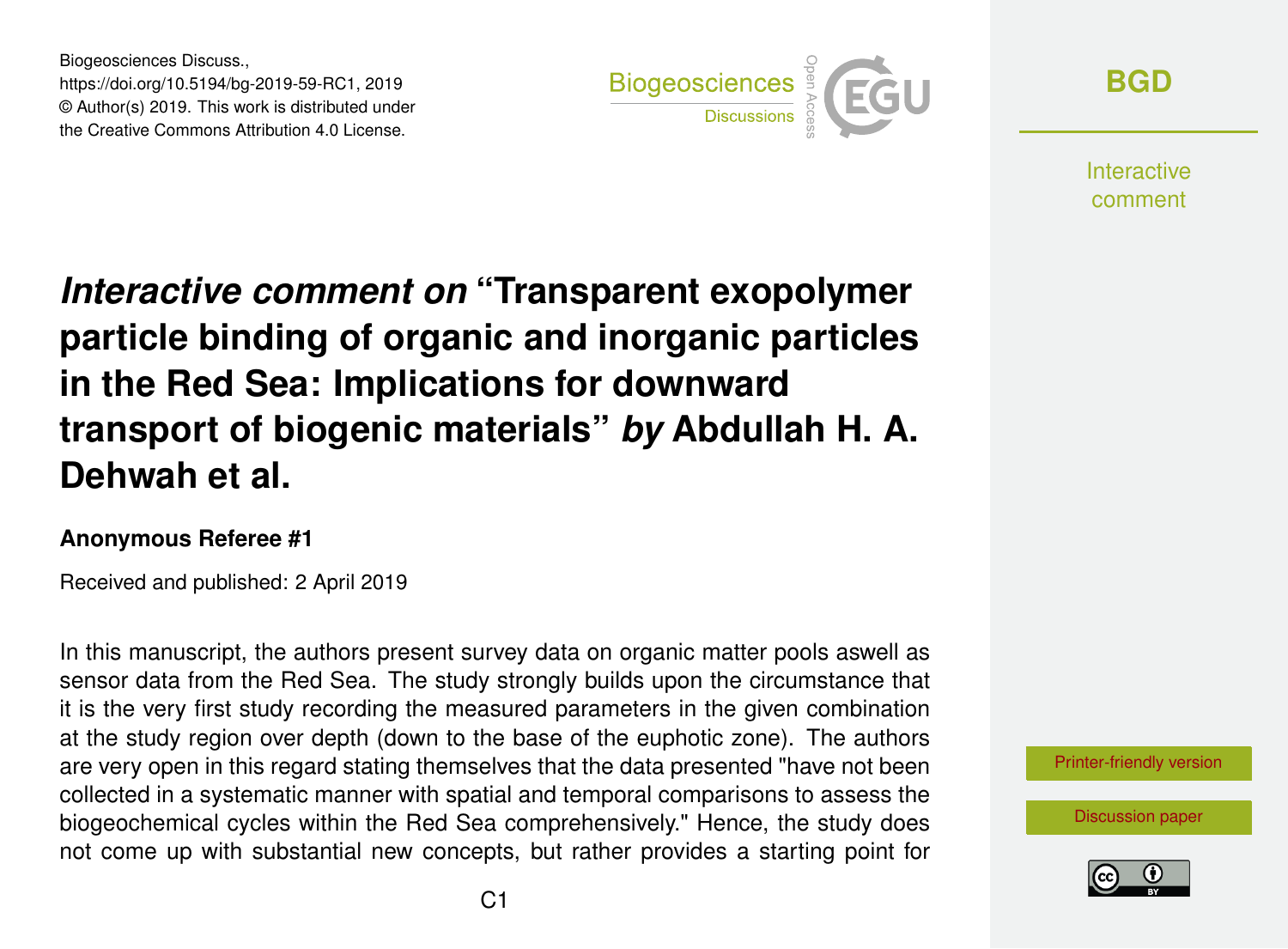following up analyses of matter cycling over depth in the study region.

Below are detailed comments. Major issues are that the section describing the statistics needs to be elaborated to achieve appropriate quality of the paper. The study design is rather unbalanced, with three shallower stations sampled during spring and one deep station sampled during winter. Additional data from unrelated surveys in the region were compiled and included in the manuscript as an additional data source for measurements at surface depths.

\*\*\*\*\*\*\*\*\*\*\*\*\*\*\*\*\*\*\*\*\*\*\*General remarks\*\*\*\*\*\*\*\*\*\*\*\*\*\*\*\*\*\*\*

- The title is rather misleading since the binding capacity of TEP was not examined explicitly, as the title implies. In addition the term 'inorganic particles' seems not to be suitable here as solely the organic fraction is analysed.

- The description of the results is not completely balanced. Some parts should contain fewer details while other more relevant parts are only scratched at the surface (see further down for detailed comment on this).

- The authors should be more careful with the use of literature. For example references indicated in the text are missing in the reference list (check for example Villacorte et al. 2009).

- Overall the manuscript is clearly structured. The text is written in a honest way and the results are discussed critically.

\*\*\*\*\*\*\*\*\*\*\*\*\*\*\*\*\*\*\*\*\*\*Specific remarks\*\*\*\*\*\*\*\*\*\*\*\*\*\*\*\*\*\*\*\*

- L48: Please specify the difference between sediments and POM. In my opinion the term sediments is not ideal for matter within the water column, especially not if it is contrasted to POM. The authors should consider to choose a different term.

- L55 'some' organic matter: Please be more precise.
- Fig.1: Where is site D? The authors should be consistent and add similar labelling as

Interactive comment

[Printer-friendly version](https://www.biogeosciences-discuss.net/bg-2019-59/bg-2019-59-RC1-print.pdf)

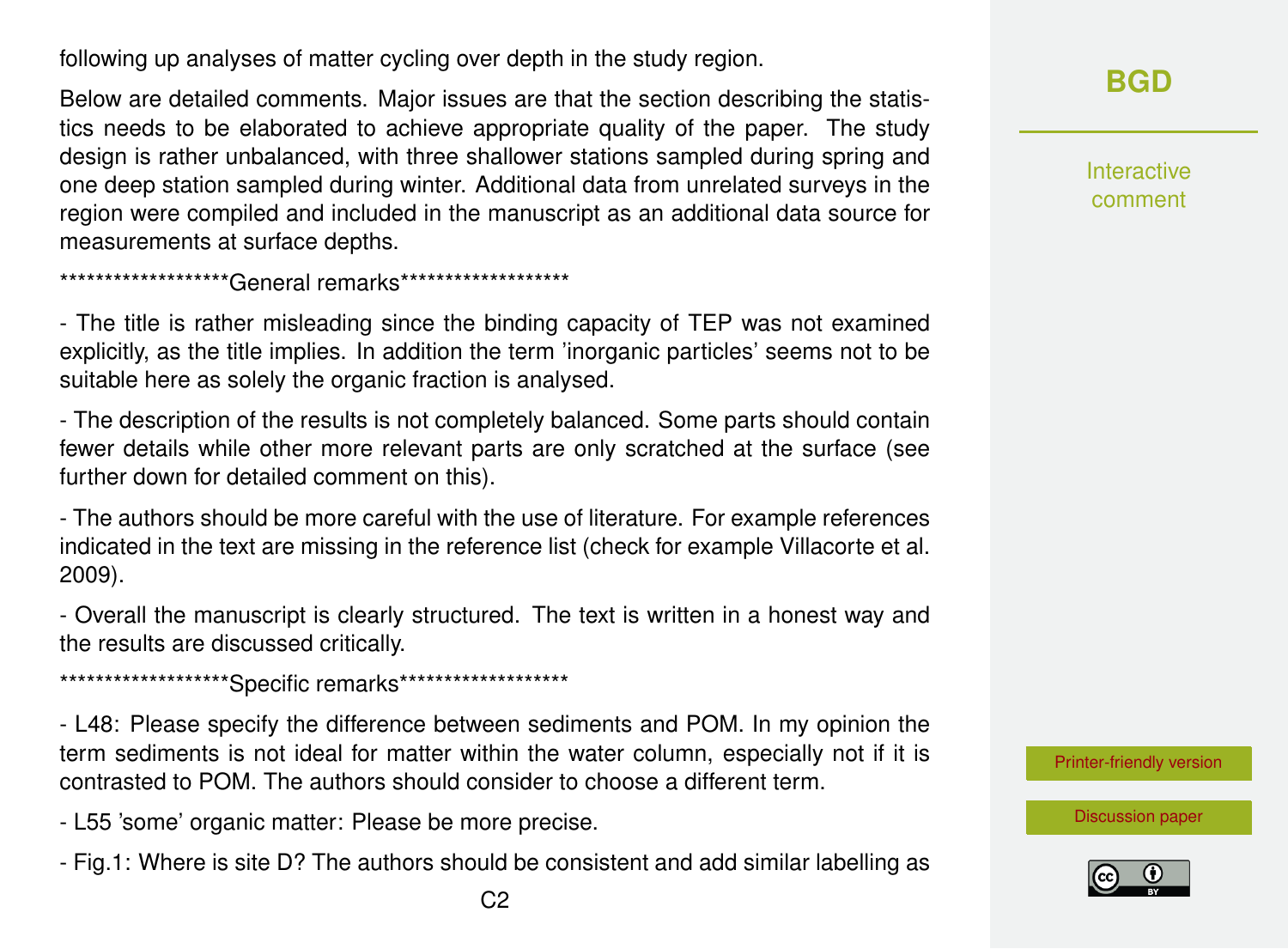for station A-C. In general the labelling of sites does not seem optimal. My suggestion is to use different colors for the sites sampled during the present study in contrast to the stations incorporated from previous studies.

- Fig.2: This figure should rather go into the supplementary material, as it is only a technical validation/quality assessment rather than adding to the results of the study.

- L223 Overall remark on Section 2.6-Statistical methods: This section is poorly described. How did you deduce statistical significance from a scatter plot? Besides a p-value also the statistical method applied has to be indicated.

- L229 Overall remark on Section 3- Results: A substantial amount of text in the results is spent on the description of the physical/sensor data. However, these data do not contribute substantially to the following discussion. I would suggest to shorten the respective results section and to remove 'hitchhiking' parameters such as pH, dissolved oxygen and turbidity from Fig.2 and Fig.3. I guess these parameters have been recorded and published for the study region before. Otherwise the authors should put more effort into putting these parameters into context in their discussion. From the TS profiles it looks like different watermasses could be present, which could have implications for organic matter cycling. In terms of statistics the study is scratching only at the surface. My suggestion is to include further statistical tests evaluating the difference between shallow and deeper water layers. One option would be for example to pool the three stations A-C for a comparison of the different OM parameters at minimal depth against maximal depths.

- L232 biospherical licor: This aspect could be skiped from my perspective (see comment above).

- L244 'a slightly lower salinity gradient': What is the precision of the measurement? I guess the observed variation lies within the methodological range. Please correct me if I am wrong.

**[BGD](https://www.biogeosciences-discuss.net/)**

Interactive comment

[Printer-friendly version](https://www.biogeosciences-discuss.net/bg-2019-59/bg-2019-59-RC1-print.pdf)

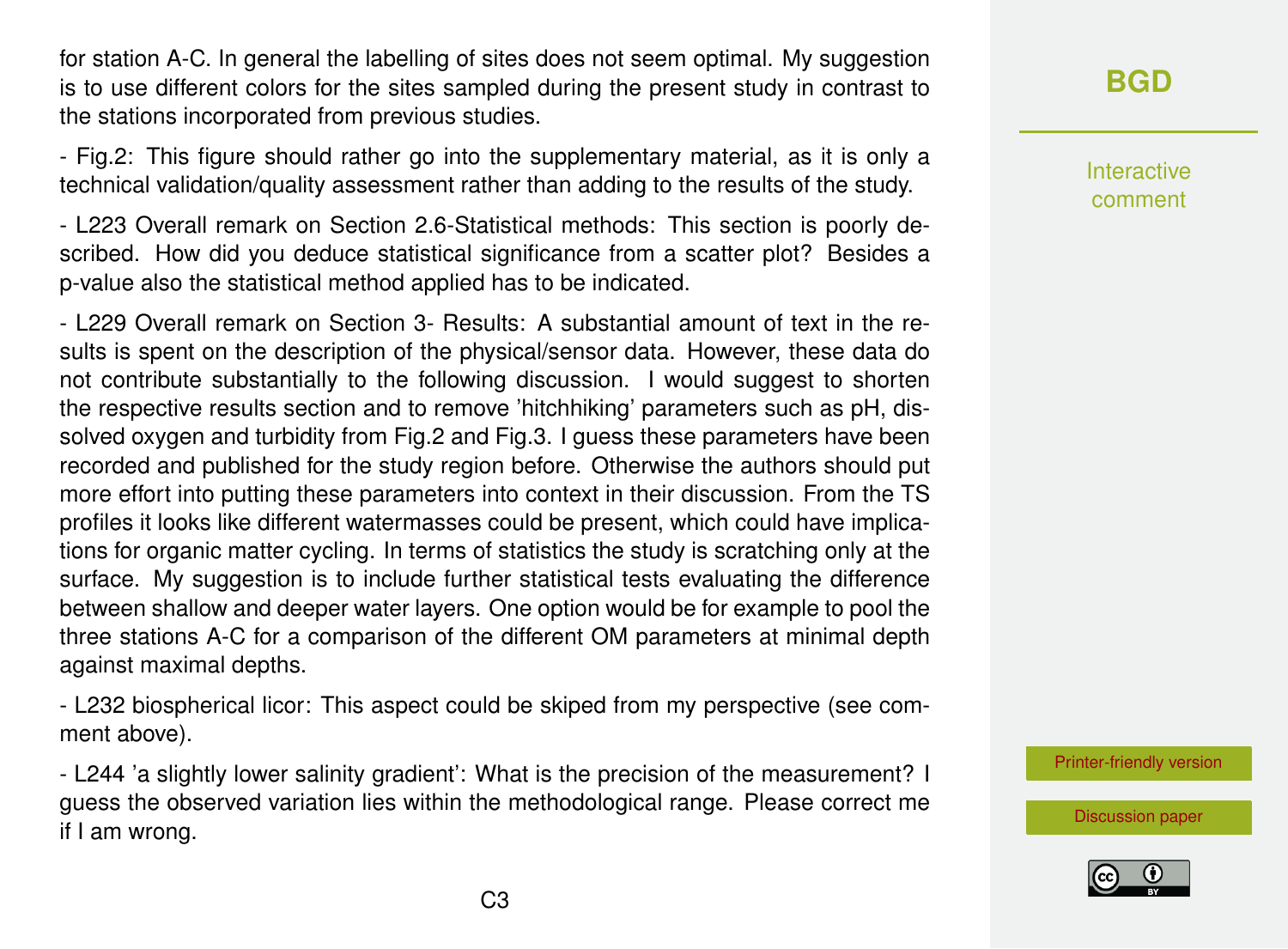- L116 TYPO: 'the characterize'

replaced with e.g. 'formed'.

- L505: Which irregularities? \*\*\*\*\*\*\*\*\*\*\*\*\*\*\*\*\*\*\*\*\*Technical corrections\*\*\*\*\*\*\*\*\*\*\*\*\*\*\*\*\*\*\*\*

- LL503-504 offshore vs. nearshore: This statement in the conclusion can be misleading, as season may be the more influential factor than offshore versus nearshore.

- L57 LANGUAGE: The term 'caused' seems not fitting here, probably better to be

 $C<sub>4</sub>$ 

regard. The chlorophyll maximum seems to lay quite deep at station A-C.

The authors should replace 'which are food' with 'which can be food'. - L491 'unusual result': Nutrient concentrations would be interesting to check in this

- L414: Can methodological issues such as a bursted filter be excluded? - L464: I would be careful here as this aspect was not measured within the study scope.

- L410: As you state that TEP is presumably a significant part of TOC, it would be valuable to also calculate the respective fractions and indicate them in the manuscript (maybe even as an additional figure).

- L368 'highly effective': How do you define high effectiveness here?

(instead of mg/L) to facilitate comparability across parameters.

- Overall remark on Figures: The figure captions should be more elaborated in order to transport a message. Identical units should be used for all parameters within the same figures if applicable. For example in Fig.7 and Fig.8  $\mu$ g/L should be used also for TOC

- Fig.8: The figure headers are quite hard too read. The authors should consider to increase the font size.

- L254 oxygen variability: Was the CTD device 'acclimatised' in the water for several minutes before starting to run the profile in order to avoid methodological biases?

**[BGD](https://www.biogeosciences-discuss.net/)**

Interactive comment

[Printer-friendly version](https://www.biogeosciences-discuss.net/bg-2019-59/bg-2019-59-RC1-print.pdf)